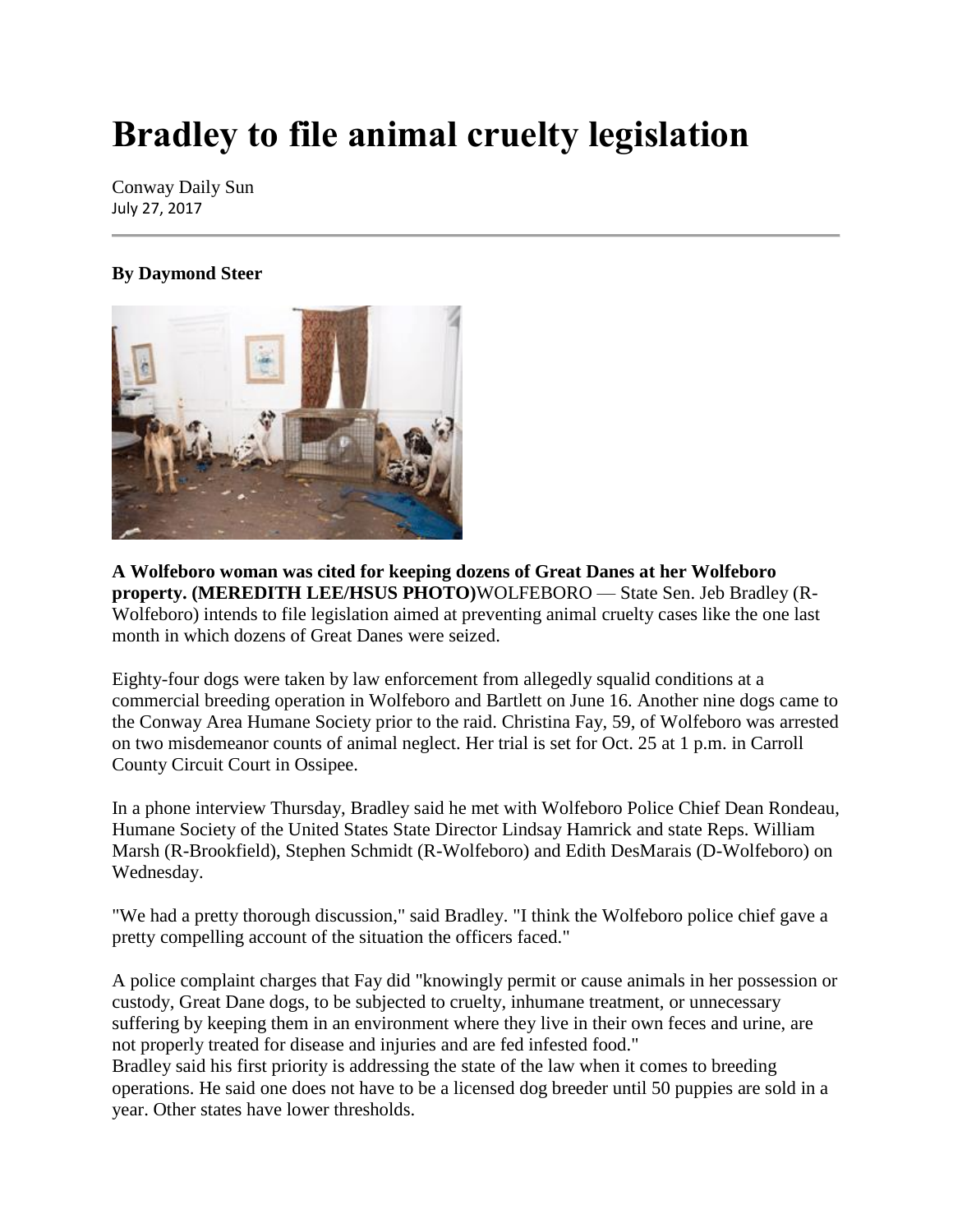"The current state of the law would not have allowed any sort of licensure requirement for the Wolfeboro situation," said Bradley, adding he will review laws from other states to see what requirements they have. "I think that legitimate breeders, I would imagine, are going to welcome this kind of oversight because it gives them the stamp of legitimacy." New Hampshire Gov Chris Sununu also is joining the cause.

"Animal cruelty will not be tolerated in New Hampshire. I look forward to working with advocates and legislators to pass commonsense legislation that protects animals, ensuring that the type of situation that took place in Wolfeboro never happens again," Sununu said in a statement Thursday.

Bradley expects some may claim a stricter license requirement would be a barrier to entry into the dog-breeding industry.

"The answer to that is to look at what happened in the situation in Wolfeboro," said Bradley. "The descriptions that I've heard, had it not been for a whistleblower on one hand and officers filing serving civil paperwork who observed the conditions through being on the property ... that situation could still be ongoing. I respect the 'barrier to entry' argument, but at the same time, there is an animal cruelty argument, too, that is pretty important."

Hamrick said someone can breed 10 litters or 50 puppies before having to be licensed by the Department of Agriculture. Hamrick would like to create a license requirement based on the number of breeding female dogs a person has, which is the way Maine does it. That law would be easier to enforce, she said.

Bradley also wants to find ways to protect towns from the costs that such large-scale rescues create.

"Right now, I think the cost of boarding about 90 animals could run as high as half a million dollars," said Bradley. "That is something somebody is paying for."

He expects a sticking point will be trying to get money from a defendant pre-conviction.

"There will be people who object to that, but at the same time, I think when people realize how staggering these bills can be when a situation gets as out of control as it was and the taxpayers are getting left potentially on the hook, there is a counter-balancing argument."

Hamrick said other states have addressed that issue. She suggested New Hampshire could change the law so there could be a hearing after a seizure happens. A judge would determine if the animals were legally seized and if the owner should be billed for the cost. For a seizure to occur, probable cause has to be found.

"The police department can't just seize your animals for any reason," said Hamrick.